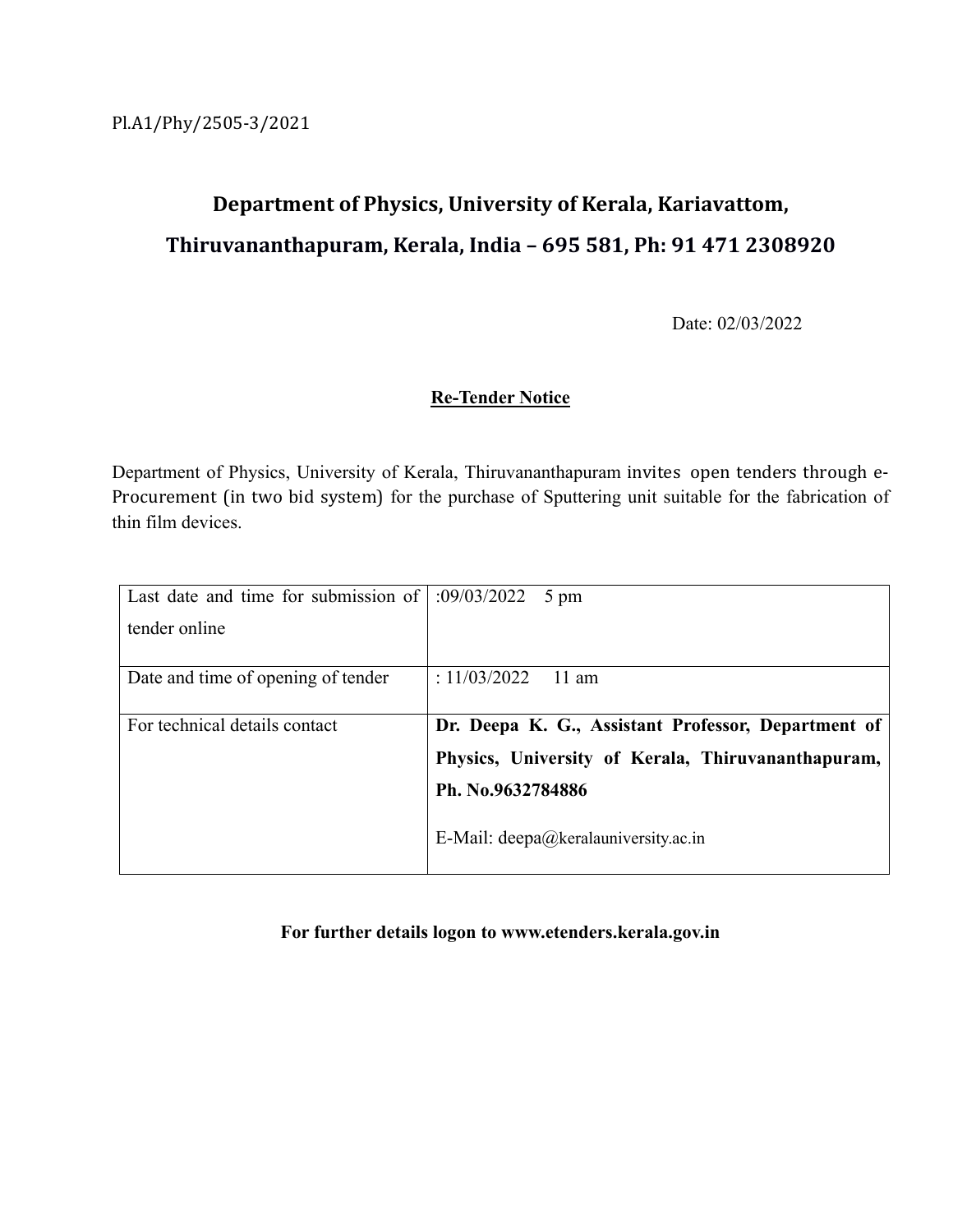## **Technical specifications of the required DC and RF magnetron sputtering system**

| SI.<br>No.     | Part name                                        | <b>Specifications</b>                                                                                                                                                                                                                                                                                                                                                                                                                |
|----------------|--------------------------------------------------|--------------------------------------------------------------------------------------------------------------------------------------------------------------------------------------------------------------------------------------------------------------------------------------------------------------------------------------------------------------------------------------------------------------------------------------|
| $\mathbf{1}$   | <b>Sputtering Chamber</b>                        | SS 304 cylindrical/ rectangular D shape chamber with<br>water cooled appropriate size, of 300X300X400 or<br>more SS liner and easy access door. Provision to<br>upgrade future with other process.<br>2 ports for sputter guns in confocal arrangement and<br>sputter-up configuration and 2 View ports for viewing<br>target and substrate.                                                                                         |
| $\overline{2}$ | Magnetron guns for sputtering                    | Magnetrons with 2 inch flexible sputter sources,<br>sputter up configuration, high power Nd-Fe-B<br>magnets which can be easily replaceable, user<br>adjustable tilt angle $(\pm 45^{\circ})$ with respect to the plane of<br>the substrate.<br>Electro-pneumatically operated target shutter for each<br>magnetron.<br>Provision to include at least one additional gun in<br>future upgradation                                    |
| $\overline{3}$ | Substrate holder<br>Assembly with sample holder. | Substrate size of 4 inch dia or multiple substrates of 1"<br>4 Nos and 2"- 2 Nos.<br>Substrate heater which goes upto 500 °C with<br>temperature uniformity equal or better than $\pm$ 5°C.<br>A rotary drive mechanism for the substrate holder to<br>achieve substrate rotation with variable speed of $5 -$<br>20 rpm.<br>PID controlled programmable temperature controller;<br>K type thermocouple for Temperature measurement. |
| $\overline{4}$ | DC Power supply                                  | DC supply reputed Make, 1kW along with all the<br>necessary cables; Front panel display and controls,<br>with arc suppression capability Input: $\approx$ 230V AC, 50<br>Hz, Single Phase Output : $150 - 1000$ V, 0 to 1A (DC)<br>Output power $-1$ kW (DC)                                                                                                                                                                         |
| 5              | RF power supply and matching<br>network          | 300W RF supply 13.56MHz with auto matching<br>network along with all the necessary cables to connect<br>to both magnetrons. Suitable for sputtering and<br>capable of automation. Facility to ramping to set-<br>point. Seren, T&C, AE or equivalent                                                                                                                                                                                 |
| 6              | High vacuum pump                                 | High Vacuum pumping system having the capacity of<br>min of 400Liters/sec or more. Future provision to<br>Upgrade to turbo vacuum pump                                                                                                                                                                                                                                                                                               |
| $\tau$         | Backing Vacuum pump for                          | Rotary Vacuum pump 12m <sup>3</sup> /hr or higher with Electro                                                                                                                                                                                                                                                                                                                                                                       |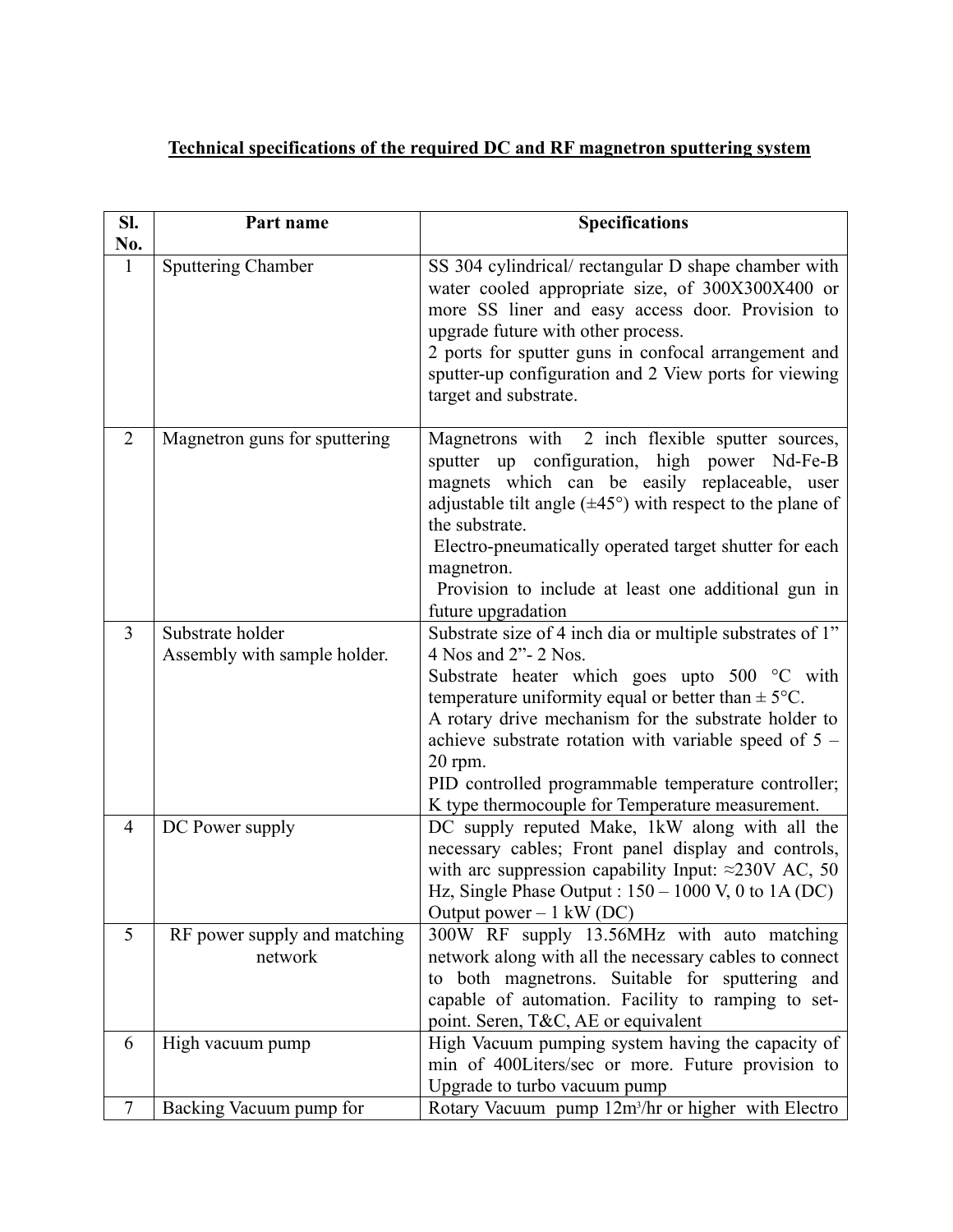|    | Sputtering chamber           | pneumatically operated autoshut off valve, etc                    |
|----|------------------------------|-------------------------------------------------------------------|
| 8  | Vacuum Gauges                | Digital High Pressure Pirani gauge with two Pirani                |
|    |                              | gauge head to monitor the Roughing and backing                    |
|    |                              | pressure on the Pirani gauge in the $1000$ mbar to $1x10$         |
|    |                              | <sup>3</sup> mbar range.                                          |
|    |                              | Digital Inverted Magnetron gauge with set point                   |
|    |                              | controller having one gauge head with measuring                   |
|    |                              | range of 10 <sup>-3</sup> mbar to 10 <sup>-7</sup> mbar.          |
| 10 | Vacuum lines & valves        | Stainless steel vacuum pipelines. Inbuilt Liquid                  |
|    |                              | Nitrogen Trap is incorporated below High Vacuum                   |
|    |                              | Valve.                                                            |
|    |                              | All the valves have to be electrically interlocked to             |
|    |                              | avoid accidental opening by operators.                            |
|    |                              | Electromagnetically operated vent valve.                          |
|    |                              | $N_2$ vent valve                                                  |
| 11 | Safety and interlocks        | Necessary safety devices and interlocks are provided              |
|    |                              | for the entire unit for operator's Safety.                        |
| 12 | Frame                        | Support frame for the system with corrosion resistant             |
|    |                              | material or coating (Powder coated) and clean room                |
|    |                              | compatible.                                                       |
| 13 | Instrumentation              | For mounting all the electronics and controls, with               |
|    | on rack                      | corrosion resistant material or coating (powder coated)           |
|    |                              | and clean room compatible.                                        |
| 14 | Chiller                      | Chiller of sufficient capacity along with Tubing to               |
|    |                              | support all the Cooling requirements of the deposition            |
|    |                              | system with temperature indicator.                                |
| 15 | <b>Spares</b>                | Additional full set of O-rings, gaskets etc. necessary            |
|    |                              | for vacuum-tight joints/seals.                                    |
| 16 |                              |                                                                   |
|    | RF grounding                 | Proper RF grounding as per the standards for the                  |
|    |                              | Sputtering system is to be done with copper strips and            |
|    |                              | earth pit during the time of installation of the system           |
|    |                              | by vendor.<br>A standalone Industrial standard control console is |
| 17 | Housing cabinet              |                                                                   |
|    |                              | provided which will be integrated to the system. All              |
|    |                              | the controllers and display units will be mounted on              |
|    |                              | the control console. The unit is mounted on 4 castor              |
|    |                              | wheels for mobility and easy maneuverability                      |
| 18 | <b>Mass Flow Controllers</b> | M/s. Bronkhorst/MKS / similar reputed make Two                    |
|    |                              | numbers of mass flow controller for Argon, Oxygen                 |
|    |                              | gas having flow rate of 2-100 sccm and 2-50 sccm                  |
|    |                              | respectively each controlling the flow rate of the gas            |
|    |                              | along with necessary electromagnetic valve, manual                |
|    |                              | valves, filters, tubing and fittings are to be provided.          |
| 19 | Warranty                     | 1 Year (Preventive and Maintenance)                               |
| 20 | General                      | a) Base Vacuum: better than or equal to $1 \times 10^{-6}$ mbar.  |
|    | terms                        | Pump down to 1 x 10-6mbar in 1 hour or less from                  |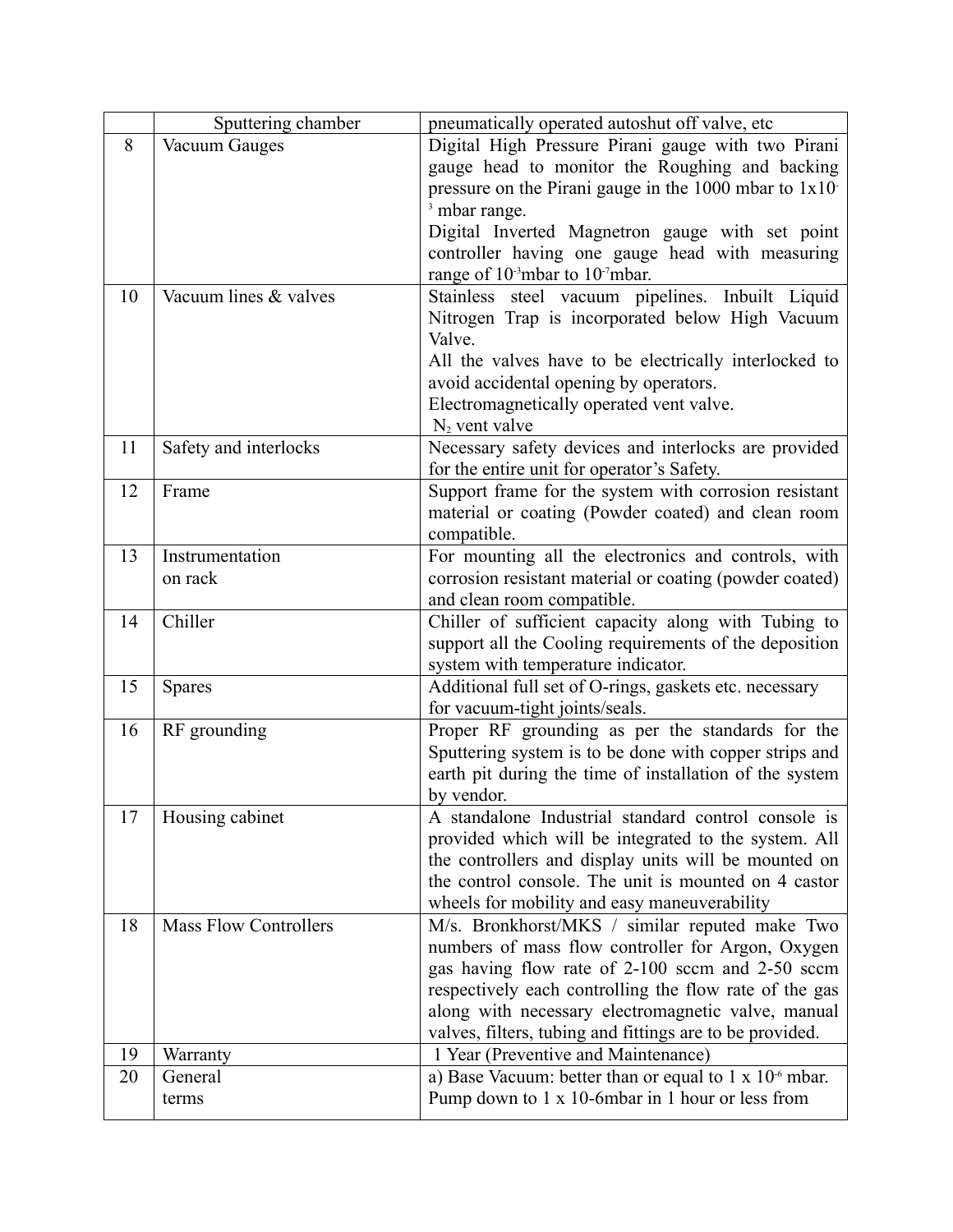| clean dry and empty after $N_2$ vent.                  |
|--------------------------------------------------------|
| b) Sputtering uniformity within 5%.                    |
| c)Pre-despatch inspection should be allowed and        |
| complete operation of the system and process should    |
| be demonstrated.                                       |
| d) Original invoice and AWB to be submitted for all    |
| imported items with warranty details.                  |
| e) Copies of Brochures of all imported parts should be |
| presented along with the Tender.                       |

## **Optional:**

- 1) Substrate heater which goes upto 800 °C with temperature uniformity equal or better than  $\pm$  $5^{\circ}$ C.
- 2) Gas cylinders: 47 litres ultrahigh purity filled Argon and Oxygen gas cylinders.
- 3) Digital thickness monitor with two additional quartz crystals.
- 4) 2 years of additional warranty for the RF power supply
- 5) 2 years of additional warranty for the whole system.
- 6) Annual Maintenance Contract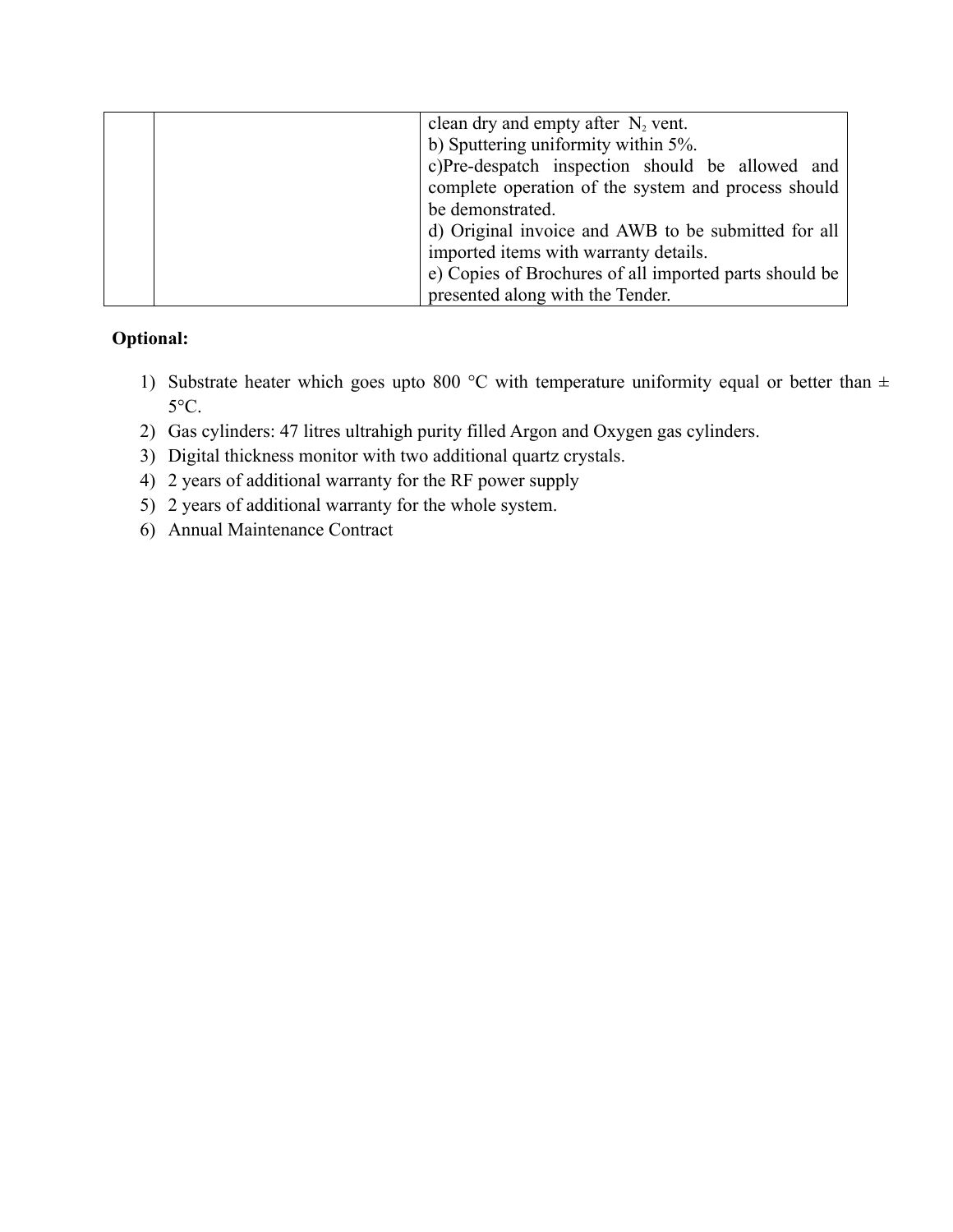#### **General Conditions:**

- **1.** Every tenderer should submit Tender fee of **Rs. 2,500/-**
- **2.** Every tenderer should submit Earnest Money Deposit (EMD) of **Rs. 20,000/-**
- **3.** The tender shall be submitted in the two bids viz. Technical Bid and Financial Bid. Only those qualified in technical bid will be eligible for participating in financial bid. A presentation regarding the technical specification and item to be supplied shall be done before the technical evaluation committee if requested.
- **4.** The bidder should be a manufacturer or their dealer specifically authorized by the manufacturer to quote on their behalf for this tender as per Manufacturer Authorization Form and Indian agents of foreign principals, if any, who must have designed, manufactured, tested and supplied the equipment(s) similar to the type specified in the "Technical Specification". Such equipment must be of the most recent series/models incorporating the latest improvements in design. The models should be in successful operation for at least one year as on date of Bid Opening.
- **5. Compliance Statement**: Along with the technical details provide a tabular column indicating whether the equipment quoted by you meets the specifications by indicating 'YES' or 'NO'. If 'YES', support the claim by providing original brochures. **Venders should provide clear brochures/data sheets about the equipment and its working. Also include adequate proof for the claim regarding the performance.**
- **6. Reference:** Names of Institutes with contact person and telephone/ email where similar equipment supplied by you in India [Preferably South India] shall be mentioned in the bid.
- **7.** Incomplete & conditional tenders and tenders received after the due date will be summarily rejected without assigning any reasons thereof.
- **8.** The price should be inclusive of all taxes, duties, transportation, insurance, installation etc. Nothing extra will be paid in addition to the quoted rate. Any amount in Indian rupees for installation, commission, labour, spares, service etc shall be entered in item 2 of BoQ.
- **9.** Payment Terms: 90% payment shall be made through irrevocable LC on presentation of complete and clear shipping documents and balance 10% of the amount shall be released after the receipt, installation commissioning and acceptance of the equipment.
- **10.** Validity of tender: Tender submitted shall remain valid at least for 120 days from the date of opening the tender. Validity beyond 120 days, from the date of opening of the tender shall be by mutual consent.